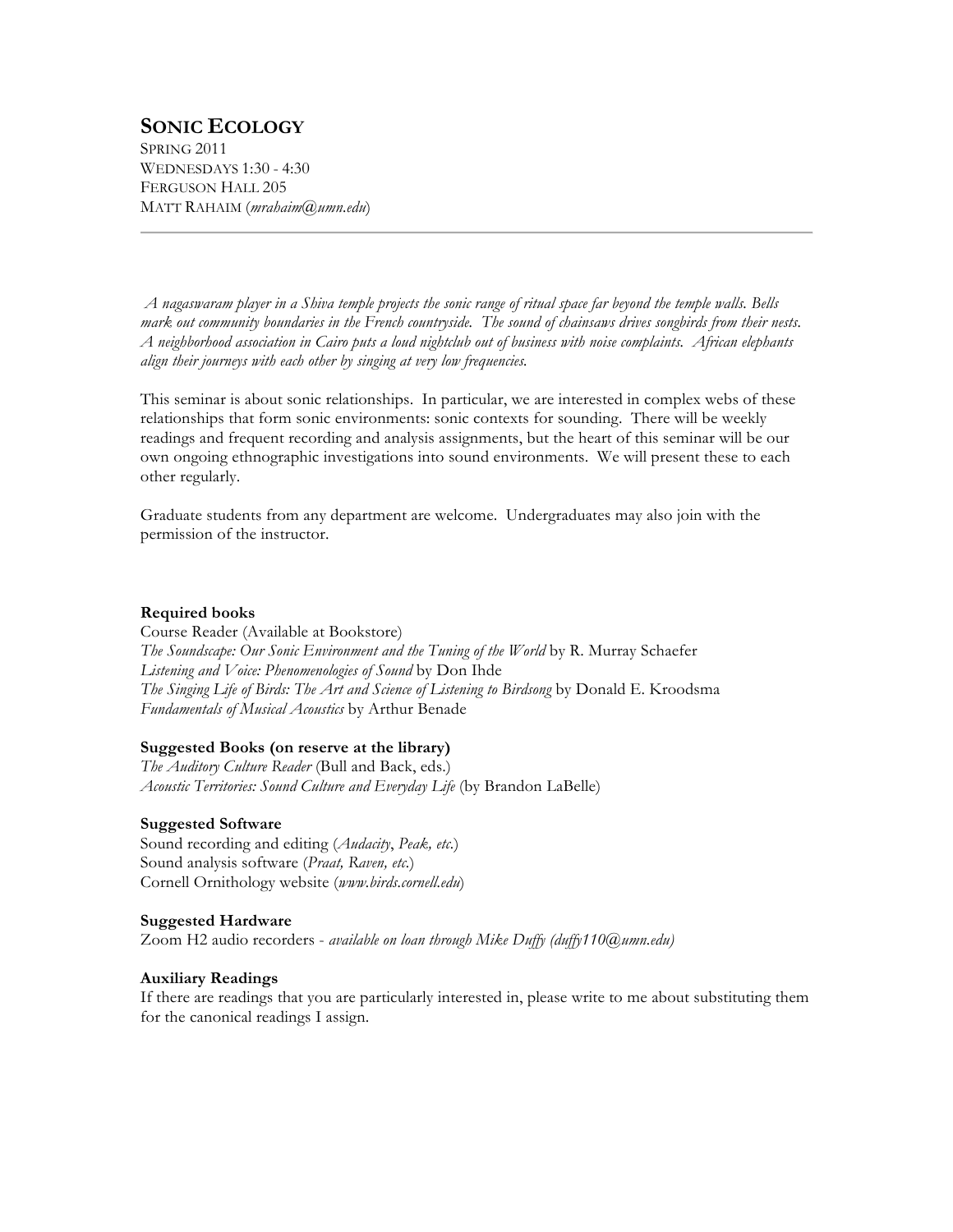#### **Readings**

All readings not in the required books are in the course reader or online. You should complete the readings by Monday at noon so that you can contribute to the weekly email conversation.

#### **Weekly Writings**

Part of the discussion in this class will proceed over email. Everybody will write at least one long and one short email to the whole-class email list every week.

The long one  $(\sim 750 \text{ words})$  should comment on the readings. It is due on Monday at noon. The short one should comment either on observations you've made about sounds in the world or the writings of other students. It is due on Wednesday before class.

As we get into the flow of these discussions, you will likely find yourself writing much more than this; more is always welcome. As with any email correspondence, there is a danger of flippantly sending off virtriolic comments late at night—be mindful of your tone.

# **Recording Presentations**

Over the course of the semester, you will make, analyze, and present five recordings:

*A Room With Many People A Space in The Mall of America An Outdoor Public Space A Single Non-Human Animal Sounding Several Non-Human Animals Interacting Sonically*

# **Final Project**

Your major work in this class will be a final project, worked out in consultation with the rest of the seminar. This project may take any form (sound map, notation, essay, video or audio documentary, experiment, composition, etc.) but it must fulfill these requirements:

- 1) you should put in 20-25 hours of work.
- 2) you should be able to present it to class (e.g., sitting and listening to birds for 24 straight hours is impressive, but you must also produce something to benefit the rest of us)
- 3) you should be able to make a case that it bears on our collective interests in this seminar
	- (i.e., it addresses issues that came up in readings, conversations, etc.)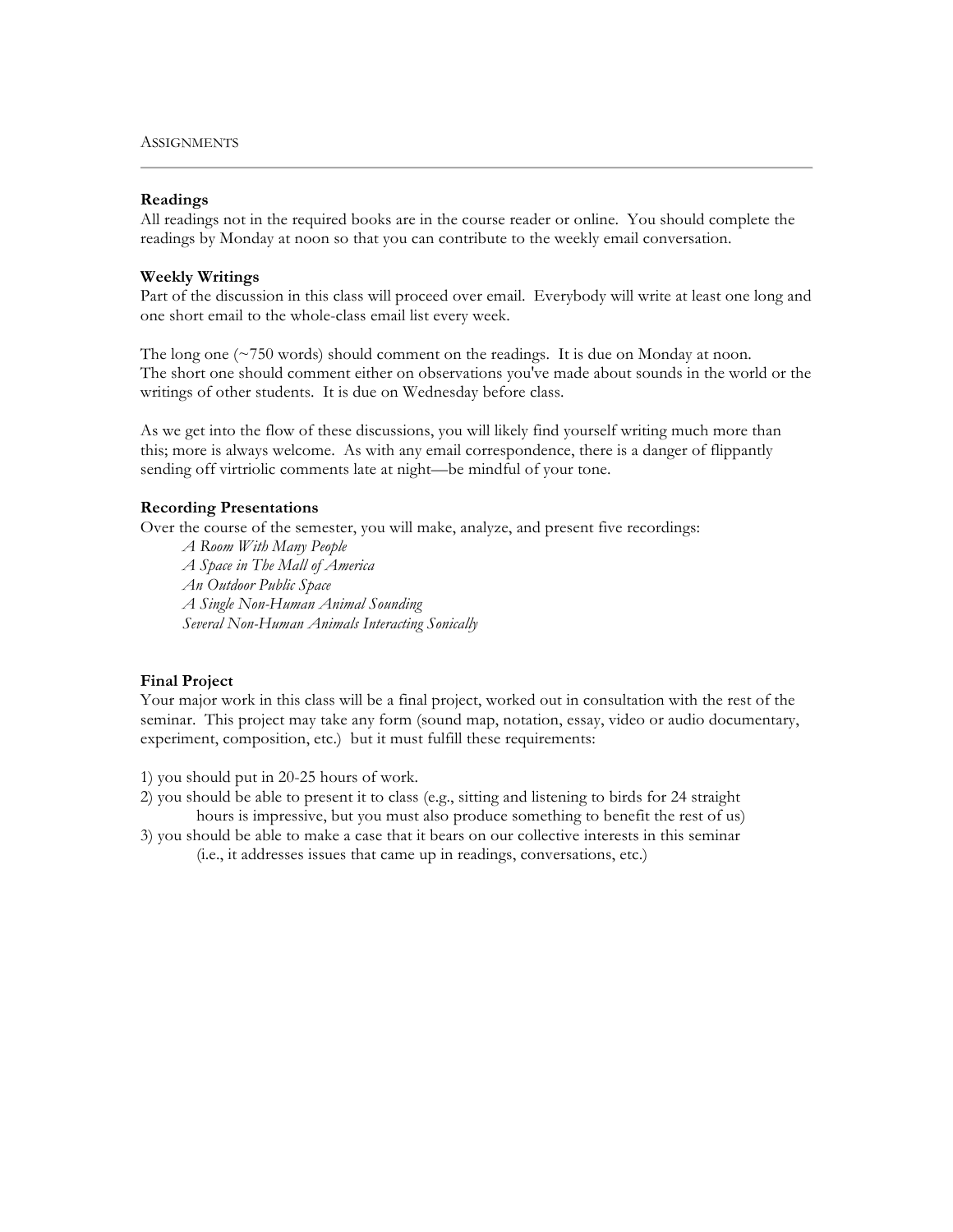# **January 24**

Overview of the course. Modes of listening, ecology as the study of relations, the difference between phenomenology and subjectivity, the difference between acoustics and objectivity.



# **January 31**

Soundscapes. Fundamentals of acoustics and sound phenomenology. Sound, silence, and power. Sonic figure and ground.

#### READ:

"To Give up on Words: Silence in Western Apache Culture" by Keith Basso

- *Fundamentals of Musical Acoustics* by Arthur Benade pp. 10-18 (impulse, frequency), pp. 25-34 (oscilloscopy, clang, reverb, decay)
- R. Murray Schaefer, *The Soundscape: Our Sonic Environment and the Tuning of the World* "Perception" and "Listening"
- *Listening and Voice: Phenomenologies of Sound* by Don Ihde, pp. 37-55 (from "I sit at my desk" on p. 37 to the end of "The Auditory Dimension.")
- "The Thesis of the Natural Standpoint and its Suspension" From *Ideas: General Introduction to Pure Phenomenology* by Edmund Husserl

# $\ddot{\phi}$  , and  $\ddot{\phi}$  , and  $\ddot{\phi}$

#### **February 7**

Hearing space, timbre, phenomenology and acoustics of interior sounding spaces.

#### READ:

"Dhim, Kam, Cappu, Pottu: Timbral Discourses and Performances Among Temple Drummers in Kerala, India" by Rolf Groesbeck

"Interior Spaces" in *Acoustic Territories* by Brandon LaBelle (on reserve)

"Room Acoustics" in *Fundamentals of Musical Acoustics*

*Listening and Voice* pp. 57-87

"The Industrial Revolution" and "The Electric Revolution" in *The Soundscape*

#### PRESENT:

*A Room With Many People* recordings. Record about 20 minutes of sound, and edit it down to about 3 minutes. Be prepared to lead 10 minutes of discussion about the recording, focusing on interactions between people and the conditions of social possibility offered by the room. Feel free to include spectrographs, maps, or any other diagrams.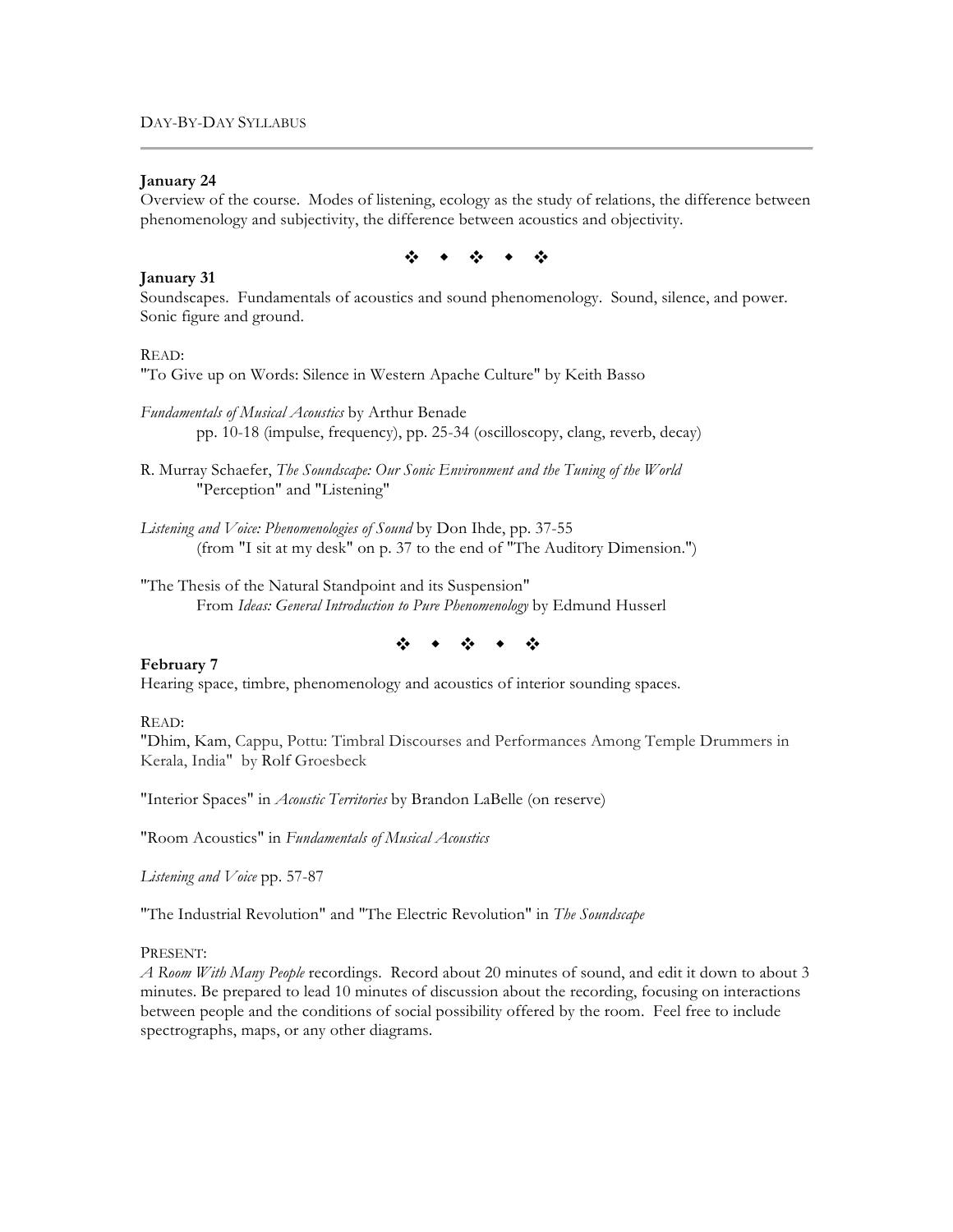# **February 14** Sonic boundaries.

# READ:

"Technology and the Production of Islamic Space: The Islamic Call to Prayer in Singapore" by Tong Soon Lee

Excerpts from *Resonances of Chindon-Ya: Sound, Space, and Social Difference in Japan* by Marië Abé

*Village Bells: Sound and Meaning in the 19th Century French Countryside* by Alain Corbin, pp. xiii-44 (on Moodle)

"The Rural Soundscape" and "The Acoustic Community" in *The Soundscape* 

*Listening and Voice,* Chapter 19: Listening (compare with Schafer Ch. 14)

※ ◆ ※

**February 21** Sound in public spaces: malls, stadia, parks (with Matt Mihalka, Music, UMN.)

#### READ:

"From the Hammond Organ to Sweet Caroline " by Matt Mihalka

"Sounds in the crowd" by Les Back

"Sounds like the Mall of America" by Jonathan Sterne

"Now I Will Do Nothing But Listen: Forming A New Urban Ear" from *Listening and Longing* by Daniel Cavicci

#### PRESENT:

*A Space in the Mall of America* recording—again, focus on conditions of social possibility, but with a special focus on how the sonic environment at hand encourages (or discourages) commerce.

 $\ddot{\phi}$  , and  $\ddot{\phi}$  , and  $\ddot{\phi}$ 

# **February 28**

Urban Soundscapes, noise control, romantic naturalism.

# READ:

"Sounds" from *Walden* by Henry David Thoreau

Excerpt from *Markets of Dispossession: NGOs, Economic Development, and the State in Cairo* by Julia Elyachar.

"From Town to City" and "Noise" in *The Soundscape* 

"Ecology of Sound: The Sonic Order of Urban Space" by Rowland Atkinson

#### PRESENT:

*An Outdoor Public Space* recording. What counts as noise here? (Wind? Traffic? Bird songs? Speech?) How does this sense of noise differ from noise in a concert hall, a national park, a library?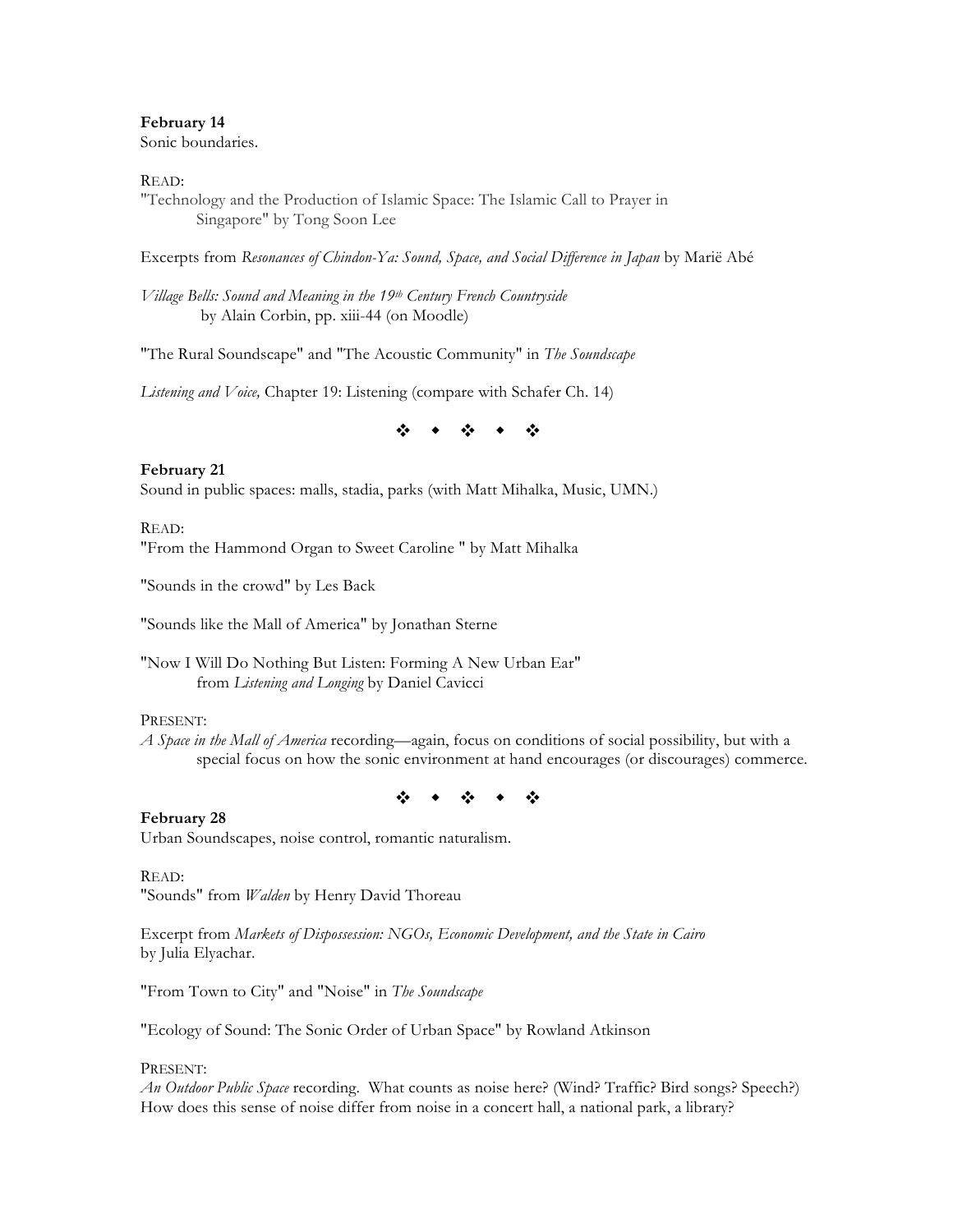# **March 7**

Human/Non-Human soundscapes I: Rainforests.

#### READ:

*Healing Sounds from the Malaysian Rainforest: Teminar Music and Medicine* by Marina Roseman, ch. 1 and 2

"A Rainforest Acoustemology" by Steven Feld in *The Auditory Culture Reader*

"The Boy Who Became a Muni Bird" and "To You They are Birds, to Me They are Voices in the Forest" from *Sound and Sentiment: Birds, Weeping, Poetics, and Sound in Kaluli Expression* by Steven Feld

"From Ethnomusicology to Echo-Muse-Ecology: Reading R. Murray Schaefer in the Papua New Guinea Rainforest" by Steven Feld

Liner notes for "BaBanzélé Women Gathering Mushrooms" and "Voices of the Forest"

#### LISTEN:

"Voices of the Forest: A [Kaluli] Village Soundscape" "BaBanzélé Women Gathering Mushrooms"

 $\begin{array}{ccccccccccccc} \mathcal{L}_{\mathcal{P}} & \mathcal{L}_{\mathcal{P}} & \mathcal{L}_{\mathcal{P}} & \mathcal{L}_{\mathcal{P}} & \mathcal{L}_{\mathcal{P}} & \mathcal{L}_{\mathcal{P}} \end{array}$ 

# **March 21**

Human/ Non-Human soundscapes II: Mountains, Plains, and Rivers.

READ:

"The World is Alive With the Sound of Music" and "Music, Sound, and Animals" in *Where Rivers and Mountains Sing: Sound, Music, and Nomadism in Tuva and Beyond* by Ted Levin

"The Music of the Earth" in *Zhuanzi Speaks: The Music of Nature* by Tsai Chih Chung

"The Ecology of Magic," "Philosophy on the Way to Ecology," and "The Speech of Things" by David Abrams.

Liner notes for "Borbangnadyr," and "The Butterflies of Jumla"

LISTEN: "Borbangnadyr: Overtone Song and Rushing Stream" by Anatoli Kuular "The Butterflies of Jumla" by Ram Saran Nepali

PRESENT: Final Project Proposal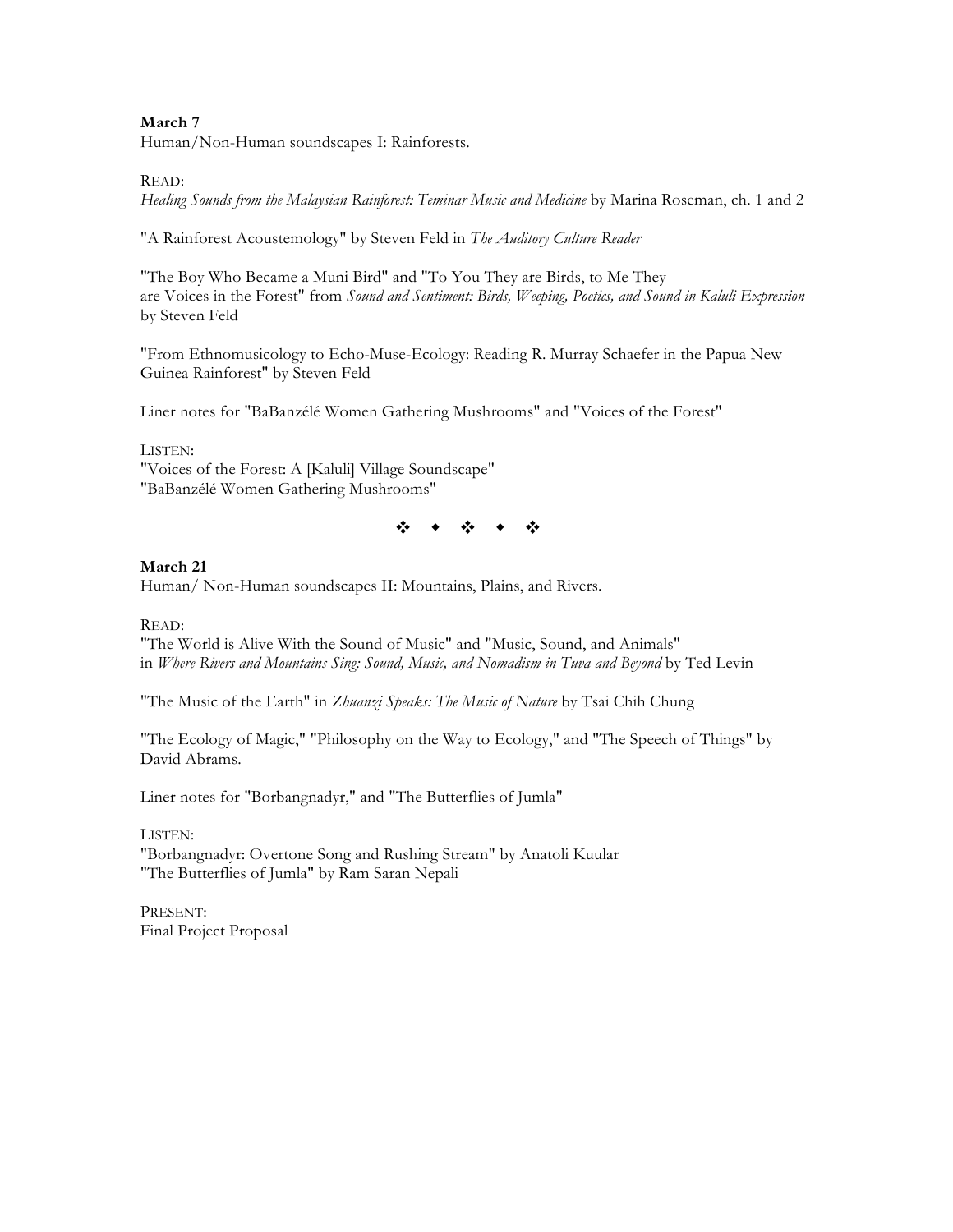# **March 28**

Visit to frogsong lab (with Alejandro Velez, Ecology, Evolution and Behavior, UMN)

#### READ:

"The Natural Soundscape" and "The Sounds of Life" in *The Soundscape*

"Vocal communication in frogs" by Darcy B Kelley

"Vocal Communication in a Neotropical Treefrog, *Hyla Ebraccata:* Advertisement Calls" by Kentwood D. Wells and Joshua J. Schwartz

"The Cocktail Party Problem: What is it? How Can It Be Solved? And Why Should Animal Behavioralists Study it?" by Mark Bee

 $\ddot{\Phi}$  ,  $\ddot{\Phi}$  ,  $\ddot{\Phi}$  ,  $\ddot{\Phi}$  ,  $\ddot{\Phi}$ 

# **April 4**

Birdsong.

#### READ:

"Beginnings," "How Songs Develop," and "Dialects" in *The Singing Life of Birds* by Donald Kroodsma

# TO LISTEN:

Birdsong recordings at the Cornell Lab of Ornithology (*www.birds.cornell.edu*): Yellow Warbler, Northern Cardinal, American Robin, House Finch, Mourning Dove, Black-Capped Chickadee. Be ready to identify these songs.

PRESENT: *A Single Animal* recording

 $\ddot{\phi}$  ,  $\dot{\phi}$  ,  $\ddot{\phi}$  ,  $\ddot{\phi}$  ,  $\ddot{\phi}$ 

# **April 11**

Analyzing complex non-human song structures. Robin Songs. Why do birds sing? Do non-animals musick? The human and the non-human; soul and behavior; the humanities and the animanities.

READ:

"Animal Song in General" in *Born to Sing* by Charles Hartshorne

"The Progressively Changing Songs of Humpback Whales: A Window on the Creative Process in a Wild Animal" by Katherine Payne

"Birdsong and the Image of Evolution" by Rachel Mundy

"The Discourse of the Birds" by David Abrams

LISTEN: Songs of Five American Robins, Humpback Whale Songs

PRESENT: Analyses of robin songs